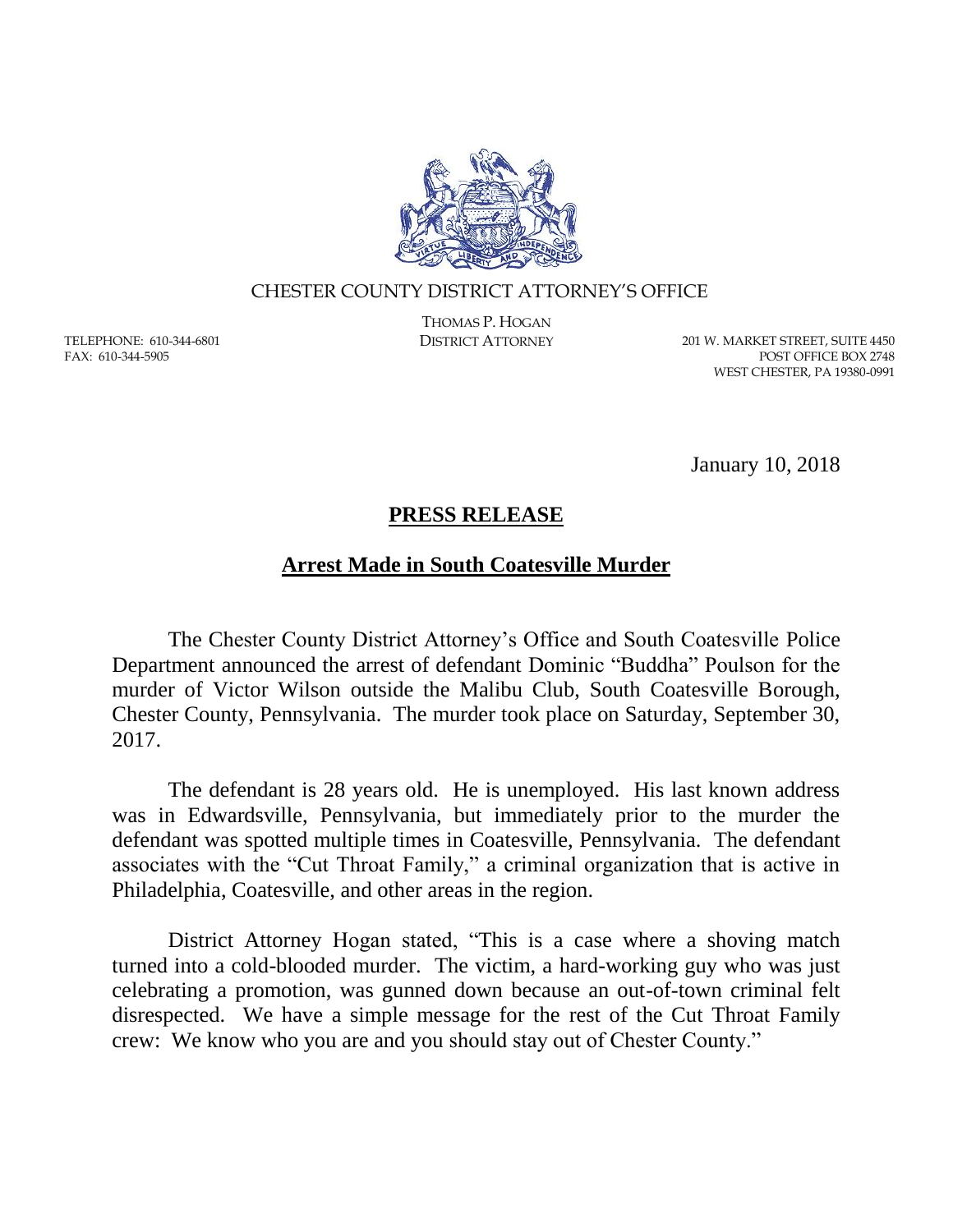South Coatesville Police Chief Kevin Pierce stated, "Our police officers worked diligently with the Chester County Detectives to solve this case. The lawabiding citizens of South Coatesville will not allow this type of violence in our borough."

The facts alleged in the complaint are as follows:<sup>1</sup>

On Saturday, September 30, 2017, the defendant was attending a party at the Malibu Club,  $602$  South  $1<sup>st</sup>$  Avenue, South Coatesville. The defendant had a gun with him, which he was not licensed to carry. The party was well-attended. A little after 2:00 a.m., the victim Victor Wilson arrived at the party.

When the victim arrived, the defendant started to argue with the victim at the entrance to the Malibu Club. The altercation then became physical, with the victim pushing the defendant to the ground at one point. Witnesses reported that the defendant and the victim started to walk outside the club for a fist-fight, a "fair one" in the language of the streets.

However, the defendant then pulled out the gun he was carrying and shot the victim multiple times. The victim fell to the street. The defendant stood over the victim's body and shot him again and again. The defendant fled immediately after the shooting.

The victim was declared dead at the scene. A later autopsy revealed that he had been shot five times, including shots to the head and torso.

The defendant was identified by multiple witnesses. He has a distinctive tattoo on his forehead, making identification easier. The defendant is known to associate with the Cut Throat Family. He has "CTF" tattoos on his neck and along the side of his face, which stands for Cut Throat Family. The police also recovered a Cut Throat Family sweatshirt from the area where the defendant fled after the murder.

The defendant has been charged with first degree murder and related offenses. There is no bail for first degree murder cases. The defendant has been in custody since shortly after the murder.

 $\overline{a}$ 

 $<sup>1</sup>$  A criminal defendant is presumed innocent until proven guilty in court.</sup>